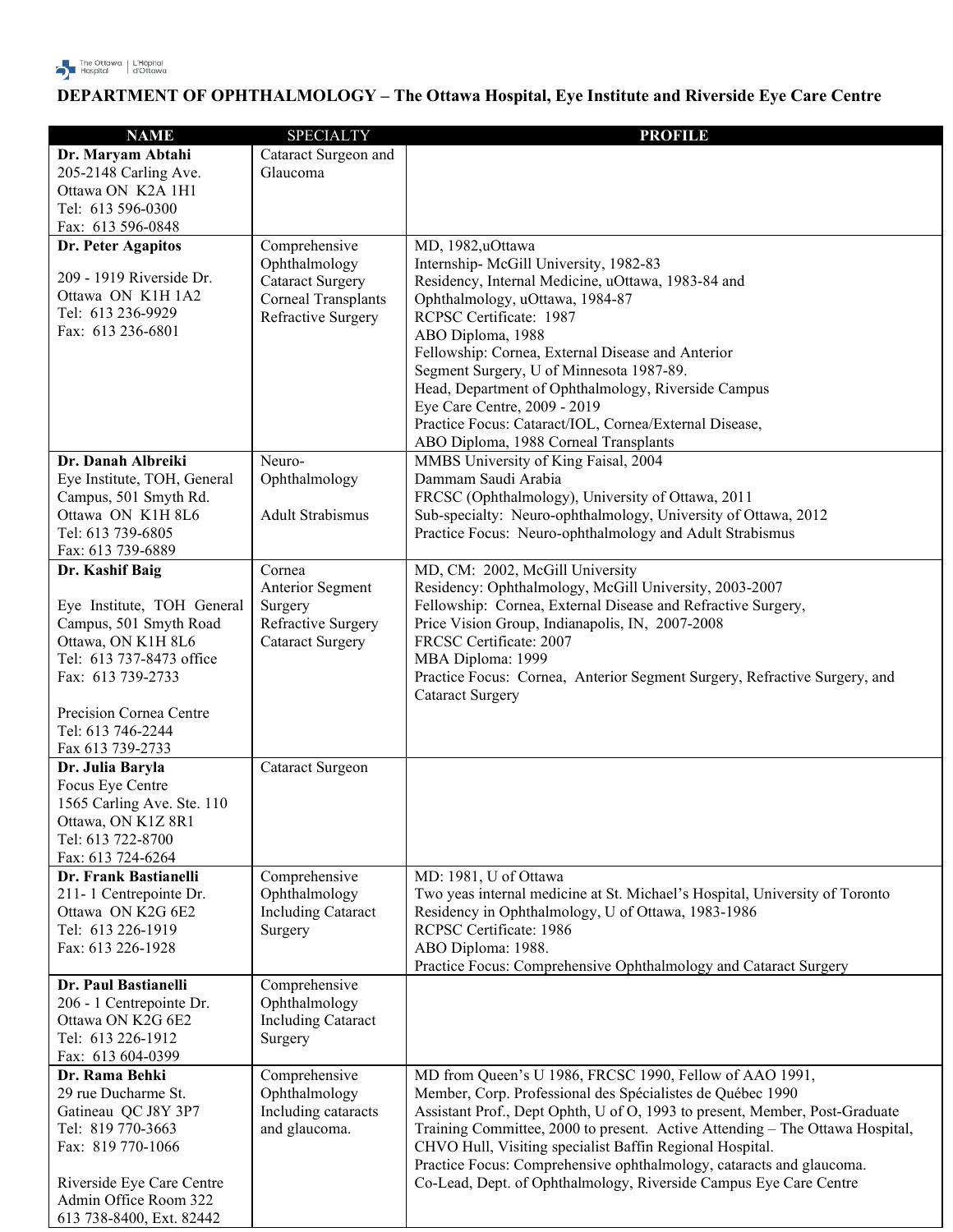| <b>NAME</b>                 | <b>SPECIALTY</b>                 | <b>PROFILE</b>                                                                                                                                               |
|-----------------------------|----------------------------------|--------------------------------------------------------------------------------------------------------------------------------------------------------------|
| Dr. Michel Belliveau        | Oculoplastics                    |                                                                                                                                                              |
| 414-1919 Riverside Dr.      |                                  |                                                                                                                                                              |
| Ottawa, ON K1H 1A2          |                                  |                                                                                                                                                              |
| Tel: 613 737-1000           |                                  |                                                                                                                                                              |
| Fax: 613 731-9999           |                                  |                                                                                                                                                              |
|                             |                                  |                                                                                                                                                              |
| Dr. Anuj Bhargava           | Comprehensive                    | MD-University of Ottawa, 2000                                                                                                                                |
|                             | Ophthalmology                    | Residency - University of Ottawa, 2000-05                                                                                                                    |
| 879 Shefford Rd.            | Cornea / External                | Fellowship in Cornea, External Diseases, & Anterior Segment Surgery - The New                                                                                |
| Ottawa ON K1J 8H9           | <b>Diseases</b>                  | York Eye and Ear Infirmary, 2005-06                                                                                                                          |
| Tel: 613 741-2020           | Anterior Segment &               | RCPSC Certificate - 2005                                                                                                                                     |
| Fax: 613 741-5997           | <b>Cataract Surgery</b>          | Lecturer (VP) – Dept of Ophthalmology, Univ. of Ottawa Eye Institute                                                                                         |
|                             |                                  | Hospital Staff: The Ottawa Hospital, Cornwall Community Hospital, Montfort                                                                                   |
| Dr. Adil Bhatti             |                                  | Hospital. Practice Focus: Cataract / IOL, Cornea & External Diseases.                                                                                        |
| 205-2148 Carling Ave.       | Cataract Surgeon                 |                                                                                                                                                              |
| Ottawa ON K2A 1H1           |                                  |                                                                                                                                                              |
| Tel: 613 596-0300           |                                  |                                                                                                                                                              |
| Fax: 613 596-0848           |                                  |                                                                                                                                                              |
| Dr. Gary Bonn               | Paediatric                       | MD: 1973, France. Residency: 1976, U of Western Ontario, Fellowship: 1977,                                                                                   |
|                             | Ophthalmologist                  | Paediatrics, Boston, MA, RCPSC Certificate: 1977,                                                                                                            |
| Tel: 613 729-8600           |                                  | B.Sc.: 1964 Acadia University, ABO Diploma: 1977                                                                                                             |
| Fax: 613 729-2546           |                                  | Practice Focus: Paediatric Ophthalmology                                                                                                                     |
|                             |                                  | Staff at CHEO, Montfort, The Ottawa Hospital                                                                                                                 |
| <b>Dr. Robert Britton</b>   | Cataract Surgeon and             | MD: 1980, University of Ottawa                                                                                                                               |
| 206 - 1 Centrepointe Dr.    | Glaucoma                         | Internship in Medicine, Ottawa General Hospital, 1980                                                                                                        |
| Ottawa ON K2G 6E2           |                                  | Residency in Medicine, University of Ottawa, 1981-82                                                                                                         |
| Tel: 613 226-3335           |                                  | Residency in Ophthalmology, University of Toronto, 1982-85                                                                                                   |
| Fax: 613 226-3337           |                                  | FRCSC 1986, Diplomat, American Board of Ophthalmology, 1987                                                                                                  |
|                             |                                  | Glaucoma Fellow, Dept. of Ophthalmology, University of British Columbia                                                                                      |
|                             |                                  | Practice Focus: Glaucoma, Cataract / IOL                                                                                                                     |
| Dr. William A. Britton, Jr. | Retina Specialist                | MD: 1979 U of Ottawa. Residency: Ophthalmology, U of Ottawa, 1983                                                                                            |
| 2211 Carling Ave            |                                  | Fellowship: 1985, Retina Vitreous, Wills Eye Hospital, PA                                                                                                    |
| Ottawa ON K2B 7E9           |                                  | RCPSC Certificate: 1983, ABO Diploma: 1985                                                                                                                   |
| Tel: 613 722-1517           |                                  | Practice Focus: Retina Vitreous                                                                                                                              |
| Fax: 613 722-4811           |                                  | Chief, Dept of Ophthalmology, Ottawa Civic Hospital, Dec 1995-July 1998<br>Assistant Professor, Dept. of Ophthalmology, Univ. of Ottawa, Dec. 1994-          |
|                             |                                  | Lecturer, Dept. of Ophthalmology, U of Ottawa, July 1985-December 1994                                                                                       |
|                             |                                  | Acting Chief, Dept. of Ophthalmology, Ottawa Civic Hospital, August 1993 -                                                                                   |
|                             |                                  | December 1995. Active Attending Staff at The Ottawa Hospital.                                                                                                |
|                             |                                  | Consultant: Children's Hospital of Eastern Ontario, Renfrew Victoria Hospital, and                                                                           |
|                             |                                  | Pembroke General Hospital                                                                                                                                    |
| Dr. Seymour Brownstein      | Retired                          | MD: 1965 McGill University; Residency: 1970 New York Eye & Ear Infirmary,                                                                                    |
|                             |                                  | N.Y. Fellowship: Pathology 1972 Armed Forces Institute of Pathology, DC, RCPSC                                                                               |
| Eye Institute, TOH, General | Ophthalmic                       | Certificate: 1972                                                                                                                                            |
| Campus, 501 Smyth Rd.       | Pathologist                      | Practice Focus: General Ophthalmology, Ophthalmic Pathology                                                                                                  |
| Ottawa ON K1H 8L6           |                                  |                                                                                                                                                              |
| Tel: 613 737-8824           |                                  |                                                                                                                                                              |
| Fax: 613 737-8826           |                                  |                                                                                                                                                              |
| Dr. Ralf Buhrmann           | Eye Physician and<br>Surgeon and | MD: 1989, Johns Hopkins University, MD Residency: 1994, McGill University,<br>Fellowship: 1997, Public Health Ophthalmology, Johns Hopkins University, 1998, |
| Eye Institute, TOH, General | Glaucoma                         | Glaucoma, Johns Hopkins University,                                                                                                                          |
| Campus, 501 Smyth Rd.       |                                  | RCPSC Certificate: 1994.                                                                                                                                     |
| Ottawa ON K1H 8L6           |                                  | Practice Focus: Glaucoma, Cataract/IOL                                                                                                                       |
| Tel: 613 737-8706           |                                  |                                                                                                                                                              |
| Fax: 613 739-6645           |                                  |                                                                                                                                                              |
| Dr. Robert Chevrier         | Comprehensive                    | MD, University of Ottawa, 1991                                                                                                                               |
|                             | Ophthalmology and                | Residency, Queen's University, Dept. of Ophthalmology, 1995                                                                                                  |
| 879 Shefford Rd.,           | Glaucoma                         | Fellowship in Glaucoma, Université de Montreal, 1997-98                                                                                                      |
| Ottawa ON K1J 8H9           |                                  | RCPSC Certificate: 1995                                                                                                                                      |
| Tel: 613 741-4342           |                                  | Practice Focus: Glaucoma, Cataract / IOL                                                                                                                     |
| Fax: 613 741-7338           |                                  | Voluntary part-time affiliation - Dept. of Ophthalmology, Univ. of Ottawa                                                                                    |
|                             |                                  | Chief of Ophthalmology, Montfort Hospital                                                                                                                    |
|                             |                                  | Francophone Co-Chair of undergraduate education in ophthalmology. Bilingual                                                                                  |
|                             |                                  | Ophthalmologist, born in Ottawa.                                                                                                                             |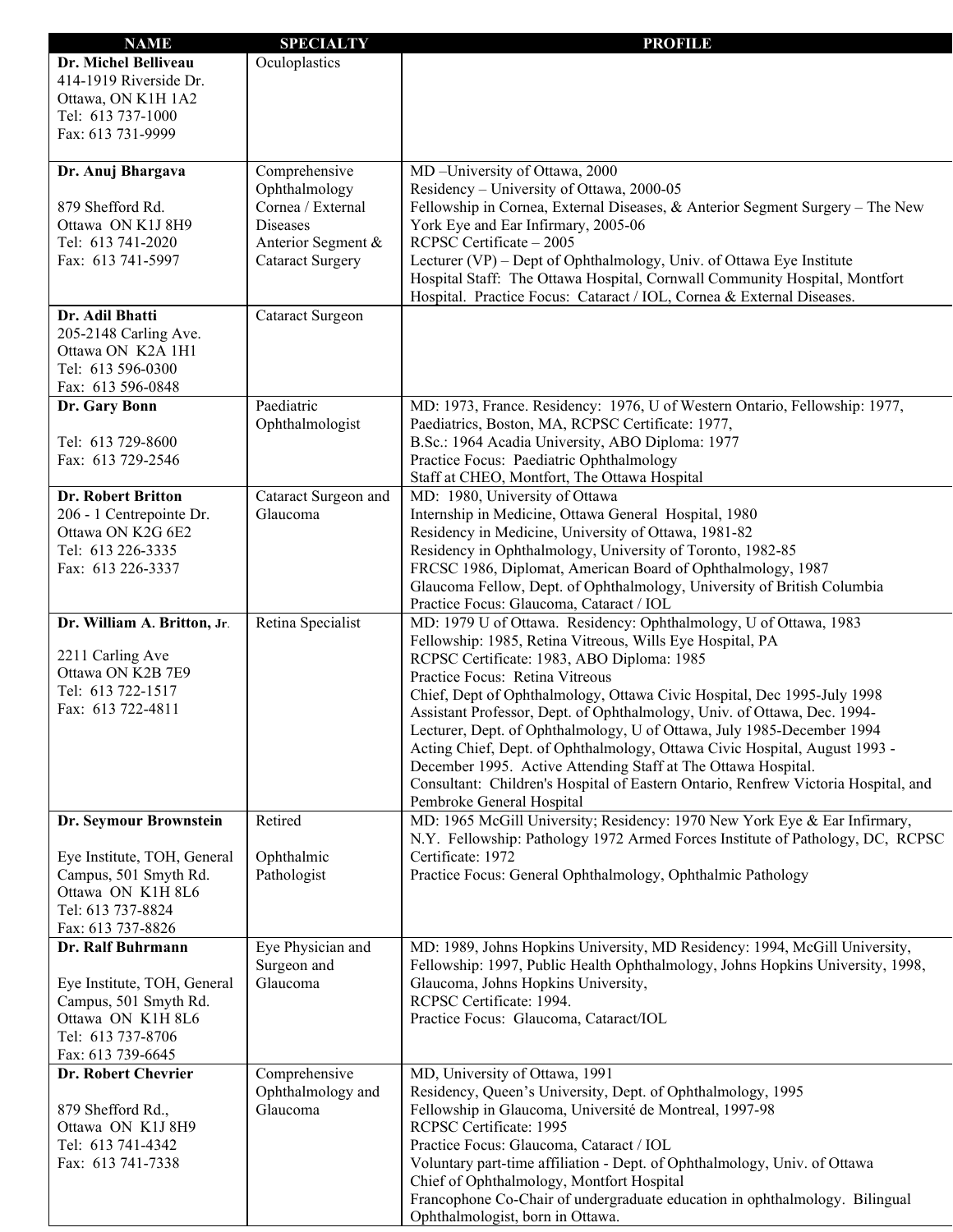| <b>NAME</b>                                                                                                                                                                                    | <b>SPECIALTY</b>                                                                                          | <b>PROFILE</b>                                                                                                                                                                                                                                                                                                                                                                                                                                                                                                                                                                                                                                                                                                                            |
|------------------------------------------------------------------------------------------------------------------------------------------------------------------------------------------------|-----------------------------------------------------------------------------------------------------------|-------------------------------------------------------------------------------------------------------------------------------------------------------------------------------------------------------------------------------------------------------------------------------------------------------------------------------------------------------------------------------------------------------------------------------------------------------------------------------------------------------------------------------------------------------------------------------------------------------------------------------------------------------------------------------------------------------------------------------------------|
| Dr. Walter Delpero<br>302 - 1081 Carling Ave.<br>Ottawa ON K1Y 4G2<br>Tel: 613 728-0247<br>Fax: 613 728-7685<br>Riverside Eye Care Centre<br>Admin Office Room 322<br>613 738-8400, Ext. 82442 | Comprehensive<br>Ophthalmology-<br>Cataract Surgery,<br>Adult Strabismus and<br>Aviation<br>Ophthalmology | MD University of Toronto, 1984, Residency, University of Ottawa, 1991, Fellow,<br>Royal College of Physicians and Surgeons Canada, 1991, Diplomat, American Board<br>of Ophthalmology 1992,<br>Practice Focus: Comprehensive Ophthalmology, Cataract surgery, Adult Strabismus,<br>and Aviation Ophthalmology.<br>Consultant Ophthalmologist - Transport Canada and DND. . Assist ant Professor,<br>University of Ottawa, Dept. of Ophthalmology. Active staff: The Ottawa Hospital,<br>Consultant Staff: Renfrew Victoria Hospital, Winchester District Memorial Hospital,<br>Chair, Examination Board, Ophthalmology, Royal College of Physicians and<br>Surgeons.<br>Co-Lead, Dept. of Ophthalmology, Riverside Campus Eye Care Centre |
| Dr. Michael Dollin<br>Eye Institute, TOH, General<br>Campus, 501 Smyth Rd.<br>Ottawa ON K1H 8L6<br>Tel: 613 739-6997<br>Fax: 613 739-6752                                                      | Retina Specialist                                                                                         |                                                                                                                                                                                                                                                                                                                                                                                                                                                                                                                                                                                                                                                                                                                                           |
| Dr. Catherine Entwistle<br>402 - 1385 Bank St.<br>Ottawa ON K1H 8N4<br>Tel: 613 739-0074<br>Fax: 613 739-0946                                                                                  | Comprehensive<br>Ophthalmology                                                                            | MD: 1984, University of Ottawa. FRCSC (Oph) 1988<br>B.Sc. 1980, ABO Diploma: 1990<br>Consulting staff of the Ottawa Hospital, Riverside Campus, Eye Care Centre.<br>Practice Focus: General ophthalmology including glaucoma, minor surgical<br>procedures and laser.                                                                                                                                                                                                                                                                                                                                                                                                                                                                     |
| Dr. Annick Fournier<br>CHEO, 401 Smyth Rd.,<br>Ottawa ON K1H 8L1<br>Tel: 613 737-2235<br>Fax: 613 738-4237                                                                                     | Paediatric<br>Ophthalmologist                                                                             | MD: 1994, Université de Montreal. Residency: 1999, Université de Sherbrooke,<br>Fellowship: 1999, Paediatrics/Strabismus, Ste Justine, 2000, Paediatrics/Strabismus,<br>Univ. of Iowa,<br>RCPSC Certificate: 1999, B.Sc.: 1989 U of Ottawa.<br>Practice Focus: Paediatric Ophthalmology, Strabismus                                                                                                                                                                                                                                                                                                                                                                                                                                       |
| Dr. Steven Gilberg<br>Eye Institute, TOH, General<br>Campus, 501 Smyth Rd.<br>Ottawa, ON K1H 8L6<br>Tel.: 613 739-6139<br>admin office<br>Fax: 613 737-8374                                    | Oculoplastic Surgery                                                                                      | MD: 1984, uOttawa<br>Residency: Internal Medicine, 1986 and Ophthalmology, 1987-1989<br>Fellowship: Oculoplastics, Bascom Palmer Eye Institute, FL., 1990-1992<br>FRCSC Certificate: 1989<br>ABO Diploma: 1990<br>Head, TOH and Chairman, uOttawa: 2008-<br>Practice Focus: Ophthalmic Plastic and Reconstructive Surgery                                                                                                                                                                                                                                                                                                                                                                                                                 |
| Dr. Chloe Gottlieb<br>Eye Institute,<br>TOH, General Campus<br>501 Smyth Rd.,<br>Ottawa, ON K1H 8L6<br>Tel: 613 739-6845<br>Fax: 613 739-6635                                                  | Uveitis & Medical<br>Retina                                                                               | MD: 2003, McMaster University<br>Ophthalmology Residency: 2008, Dalhousie University<br>Fellowship: 2008-2010, National Eye Institute, National Institutes of Health,<br>Bethesda, MD, USA<br>FRCSC Certificate: 2008<br>American Board of Ophthalmology Diploma: 2009<br>Practice Focus: Adult & Paediatric Uveitis, Medical Retina, Diabetic Retinopathy,<br>Macular Degeneration, Cataract Surgery                                                                                                                                                                                                                                                                                                                                     |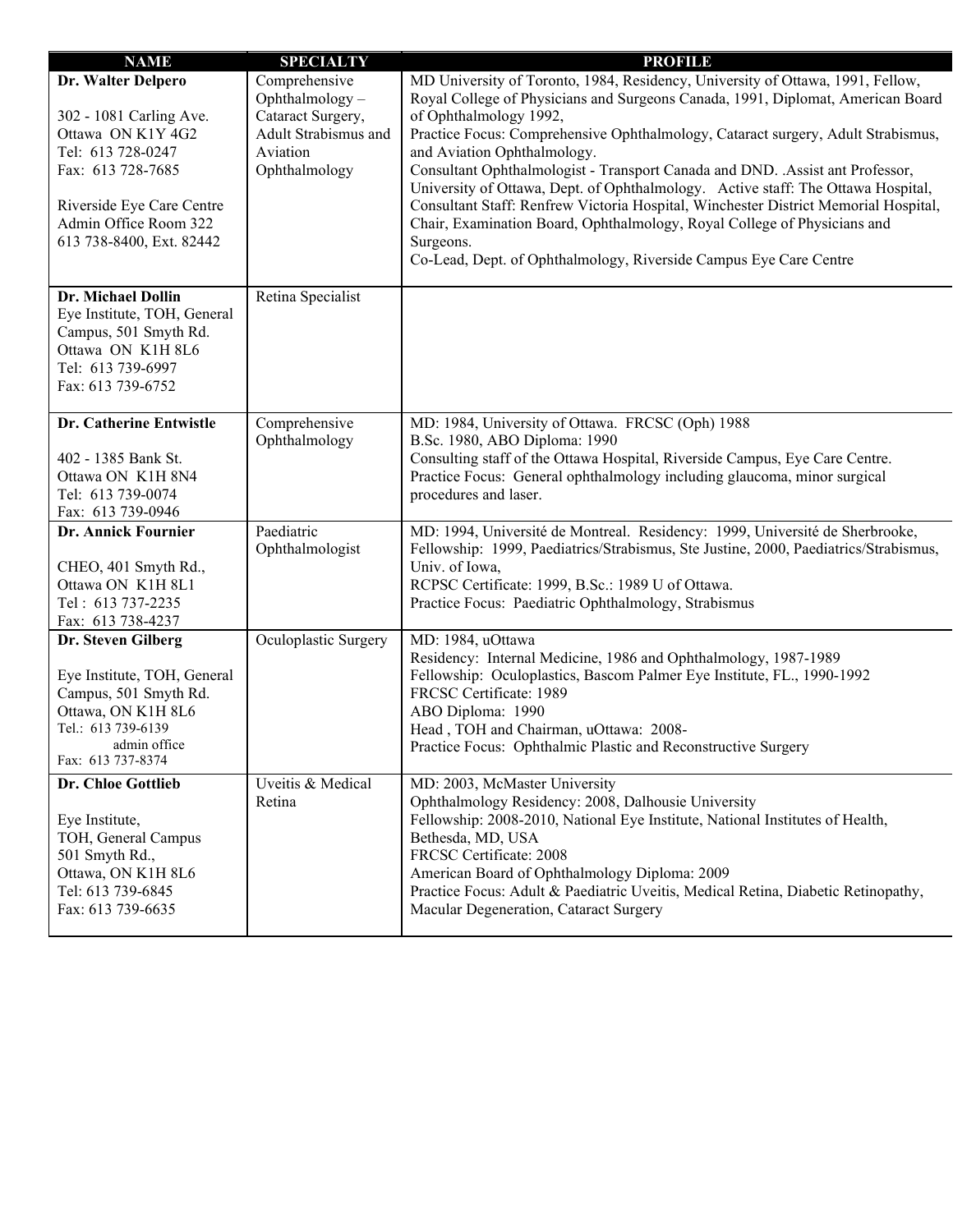| <b>NAME</b>                 | <b>SPECIALTY</b>     | <b>PROFILE</b>                                                                                                                                  |
|-----------------------------|----------------------|-------------------------------------------------------------------------------------------------------------------------------------------------|
|                             |                      |                                                                                                                                                 |
| Dr. Bernard Hurley          | Retina Specialist    | MD: 1999, The University of Western Ontario                                                                                                     |
|                             |                      | Residency: 2004, U of Ottawa                                                                                                                    |
| Eye Institute,              |                      | Fellowship: 2006 Retina Vitreous, Wills Eye Hospital, PA.                                                                                       |
| TOH, General Campus,        |                      | RCPSC Certificate: 2004                                                                                                                         |
| 501 Smyth Rd.               |                      | Practice Focus: Retina Vitreous                                                                                                                 |
| Ottawa ON K1H 8L6           |                      |                                                                                                                                                 |
| Tel: 613 737-8174           |                      |                                                                                                                                                 |
| Fax: 613 739-6645           |                      |                                                                                                                                                 |
| Dr. David R. Jordan         | Oculoplastic Surgery | MD: 1981, University of Toronto                                                                                                                 |
|                             |                      | Residency: uOttawa, 1988                                                                                                                        |
| 301 O'Connor Street         |                      | Fellowships in Oculoplastics:                                                                                                                   |
| Ottawa, ON K2P IV6          |                      | Iowa City, IA, 1986                                                                                                                             |
| Tel.: 613 563-3800          |                      | Salt Lake City, UT, 1987                                                                                                                        |
| Fax: 613 563-1576           |                      | FRCSC Certificate: 1985                                                                                                                         |
|                             |                      | ABO Diploma: 1986                                                                                                                               |
|                             |                      | Practice Focus: Ophthalmic Plastic and Reconstructive Surgery                                                                                   |
| Dr. Rustum Karanjia         |                      |                                                                                                                                                 |
| Eye Institute, TOH, General |                      |                                                                                                                                                 |
| Campus, 501 Smyth Rd.       |                      |                                                                                                                                                 |
| Ottawa ON K1H 8L6           |                      |                                                                                                                                                 |
| Tel: 613 737-8899, x73358   |                      |                                                                                                                                                 |
| Fax: 613 482-2555           |                      |                                                                                                                                                 |
|                             |                      |                                                                                                                                                 |
| Dr. Peter Konzuk            | Comprehensive        | Completed Ophthalmology training at the University of Ottawa and received his                                                                   |
|                             | Ophthalmology,       | Canadian FRCSC and American Board Certification in 1987. Took Fellowship                                                                        |
| 216 - 350 Sparks St.        | Cataract Surgery,    | training in International Ophthalmology with Project Orbis, the "flying eye hospital"                                                           |
| Ottawa ON K1R7S8            | Glaucoma             | in 1988. Became field Medical Director of Project Orbis in 1989 and 1990. Has                                                                   |
| Tel: 613 237-3166           |                      | participated in ophthalmological educational programs in over 35 countries                                                                      |
| Fax: 613 567-1160           |                      | worldwide including China, Central America, Eastern Europe and Africa. He was a                                                                 |
|                             |                      | staff ophthalmologist at the Ottawa Grace Hospital until its closure through                                                                    |
|                             |                      | restructuring in 1999. He served as President of the Medical Staff at the Grace                                                                 |
|                             |                      | Hospital in 1998 and 1999. Has been on staff at the Ottawa Hospital, Riverside                                                                  |
|                             |                      | Campus since 1999.                                                                                                                              |
|                             | Comprehensive        | Practice Focus: Cataract surgery and general ophthalmology including glaucoma.<br>MD: 1978 McGill University. Residency: 1984 McGill University |
| Dr. Marie Louise Lapointe   | Ophthalmology,       | RCPSC Certificate: 1985. ABO Diploma: 1990                                                                                                      |
| 507 - 595 Montreal Rd       | Low Vision,          | Active Staff with the Ottawa Hospital, and CHEO.                                                                                                |
| Ottawa ON K1K 4L2           |                      | Practice Focus: Bilingual services in comprehensive ophthalmology, low vision and                                                               |
| Tel: 613 741-2020           |                      | cataract surgery.                                                                                                                               |
| Fax: 613 741-5997           |                      |                                                                                                                                                 |
| Dr. Thomas K. Lee           | Retina Specialist    | MD: University of Alberta 2003                                                                                                                  |
|                             |                      | MSc (Ophthalmology & Clinical Trials): University of Alberta 2005                                                                               |
| 2211 Carling Ave            |                      | Ophthalmology Residency: University of Alberta 2009                                                                                             |
| Ottawa ON K2B 7E9           |                      | Fellowship: Medical and Surgical Retina Advanced Specialty Training, Wilmer Eye                                                                 |
| Tel: 613-226-7061           |                      | Institute, The Johns Hopkins University, Baltimore, Maryland, USA                                                                               |
| Fax: 613-226-7065           |                      | FRCSC certificate: 2009                                                                                                                         |
|                             |                      | Practice Focus: Retina Vitreous                                                                                                                 |
|                             |                      | Research Focus: Age-related macular degeneration, diabetic retinopathy, vein                                                                    |
|                             |                      | occlusions, clinical trials                                                                                                                     |
|                             |                      | Assistant Professor, Dept. of Ophthalmology, University of Ottawa.                                                                              |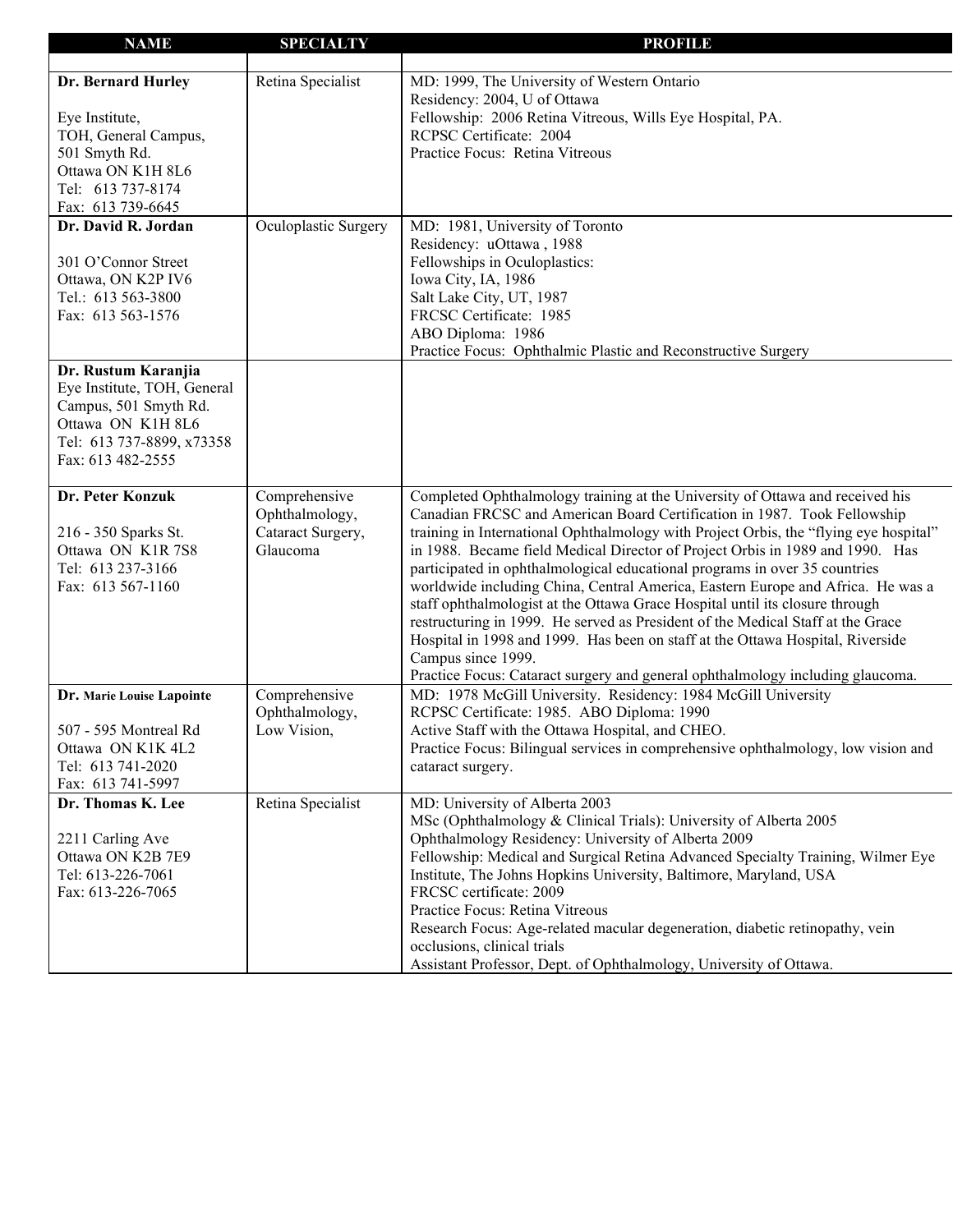| <b>NAME</b>                   | <b>SPECIALTY</b>            | <b>PROFILE</b>                                                                   |
|-------------------------------|-----------------------------|----------------------------------------------------------------------------------|
| Dr. Brian C. Leonard          | Retina Specialist           | MD: 1970, U of Ottawa. Residency: 1974, U of Ottawa, Fellowship: 1976 Retina     |
|                               |                             | Vitreous, Wills Eye Hospital, PA. RCPSC Certificate: 1975                        |
| Eye Institute, TOH, General   |                             | Practice Focus: Retina Vitreous                                                  |
| Campus, 501 Smyth Rd.         |                             |                                                                                  |
| Ottawa ON K1H 8L6             |                             |                                                                                  |
| Tel: 613 737-8574             |                             |                                                                                  |
| Fax: 613 739-6645             |                             |                                                                                  |
| Dr. Brent J. MacInnis         | Comprehensive               | MD: 1977, uOttawa                                                                |
|                               | Ophthalmology,              | Residency: Ophthalmology, uOttawa (1978-81)                                      |
| 202 - 1 Centrepointe Dr.      | Cataract Surgery and        | Fellowships:                                                                     |
| Ottawa ON K2G 6E2             | Glaucoma                    | Retina, uOttawa (1981-82)                                                        |
| Tel: 613 226-2555             |                             | Optics, Johns Hopkins University (1983)                                          |
| Fax: 613 226-5974             |                             | FRCSC Certificate: 1982                                                          |
|                               |                             | Practice Focus: Cataract/IOL, Glaucoma                                           |
|                               |                             | TOH Head, Dept. of Ophthalmology (1998-2008)                                     |
| Dr. David H. Marshall         | Comprehensive               | MD: 1992, U of Ottawa. Residency: 1998, U of Ottawa.                             |
| 202 - 1 Centrepointe Dr.      | Ophthalmology,              | Fellowship: 1999 Glaucoma from University of Wisconsin, Madison WI.              |
| Ottawa ON K2G 6E2             | Cataract and                | RCPSC Certificate: 1998                                                          |
| Tel: 613 226-8777             | Glaucoma Surgery            | Practice Focus: Cataract / IOL and Glaucoma                                      |
| Fax: 613 226-5974             |                             |                                                                                  |
| Dr. Hector McDonald           | Oculoplastic Surgery        | MD, 1982, South Africa, Residency: 1991, U of Ottawa,                            |
| 1655 Kilborn Ave.             |                             | Fellowship: 1992, Oculoplastics                                                  |
| Ottawa ON K1H 6M7             |                             | RCPSC Certificate: 1992                                                          |
| Tel: 613 739-5437             |                             | Practice Focus: Plastic Reconstructive Surgery                                   |
| Fax: 613 739-5432             |                             |                                                                                  |
| Dr. J. Adam McLaughlin        | Retina Specialist           |                                                                                  |
| 2211 Carling Ave              |                             |                                                                                  |
| Ottawa ON K2B 7E9             |                             |                                                                                  |
| Tel: 613-226-7095             |                             |                                                                                  |
| Fax: 613-722-6658             |                             |                                                                                  |
| Dr. Garfield Miller           |                             |                                                                                  |
| Eye Institute, TOH, General   | Glaucoma, Cataract          | MD: 2005, University of Toronto                                                  |
| Campus, 501 Smyth Rd.         | and Anterior Segment        | Residency in Ophthalmology and Vision Sciences, University of Toronto, 2005-2010 |
| Ottawa, ON K1H 8L6            | Surgery                     | Fellowship in Glaucoma and Advanced Anterior Segment Surgery: 2010-2011          |
|                               |                             | FRCSC Certificate: 2010, University of Toronto                                   |
| Tel. 613-737-8899 ext 72820   |                             | Practice Focus: Glaucoma and Advanced Anterior Segment Surgery, Complex          |
| Fax 613-737-8065              |                             | Cataract /IOL                                                                    |
|                               |                             |                                                                                  |
| <b>Dr. George Mintsioulis</b> | Eye Physician and           | MD: 1972, U of Ottawa, Residency: 1976, U of Ottawa, Fellowship: 1977,           |
| Eye Institute, TOH, General   | Surgeon, Cornea,            | Cornea/External Disease, Francis I. Proctor Foundation, CA,                      |
| Campus, 501 Smyth Rd.         | <b>External Disease and</b> | RCPSC Certificate: 1976, ABO Diploma: 1977                                       |
| Ottawa ON K1H 8L6             | Refractive Surgery          | Practice Focus: Cornea / External Disease, Refractive Surgery                    |
| Tel: 613 737-8926             |                             |                                                                                  |
| Fax: 613 739-6976             |                             |                                                                                  |
| Dr. Shane Munro               | Comprehensive               | MD: 1991 Dalhousie University. Internship at St. Paul's Hospital, Vancouver, BC. |
| 102 - 139 Greenbank Rd.,      | Ophthalmology               | Ophthalmology residency 1996 at the University of Ottawa. RCPSC Certificate:     |
| Ottawa ON K2H 9A5             |                             | 1996, B.Sc.: 1987 Dalhousie University                                           |
| Tel: 613 829-2031             |                             | Practice Focus: Cataract / IOL, general ophthalmology in the West end of Ottawa. |
| Fax: 613 829-2274             |                             |                                                                                  |
| Dr. W. Michael Myles          | Comprehensive               | MD: 1987, U of Ottawa. Interned at the Memorial University of Newfoundland and   |
|                               | Ophthalmology,              | followed this with a year in Internal Medicine. A Fellowship: Ophthalmic         |
| 211 - 1 Centrepointe Dr.      | <b>Cataract Surgery</b>     | pathology. Residency in ophthalmology at Dalhousie University (1993).            |
| Ottawa ON K2G 6E2             |                             | Practice Focus: Cataract Surgery.                                                |
| Tel: 613 226-8872             |                             |                                                                                  |
| Fax: 613 226-3557             |                             |                                                                                  |
|                               |                             |                                                                                  |

 $\overline{\phantom{a}}$